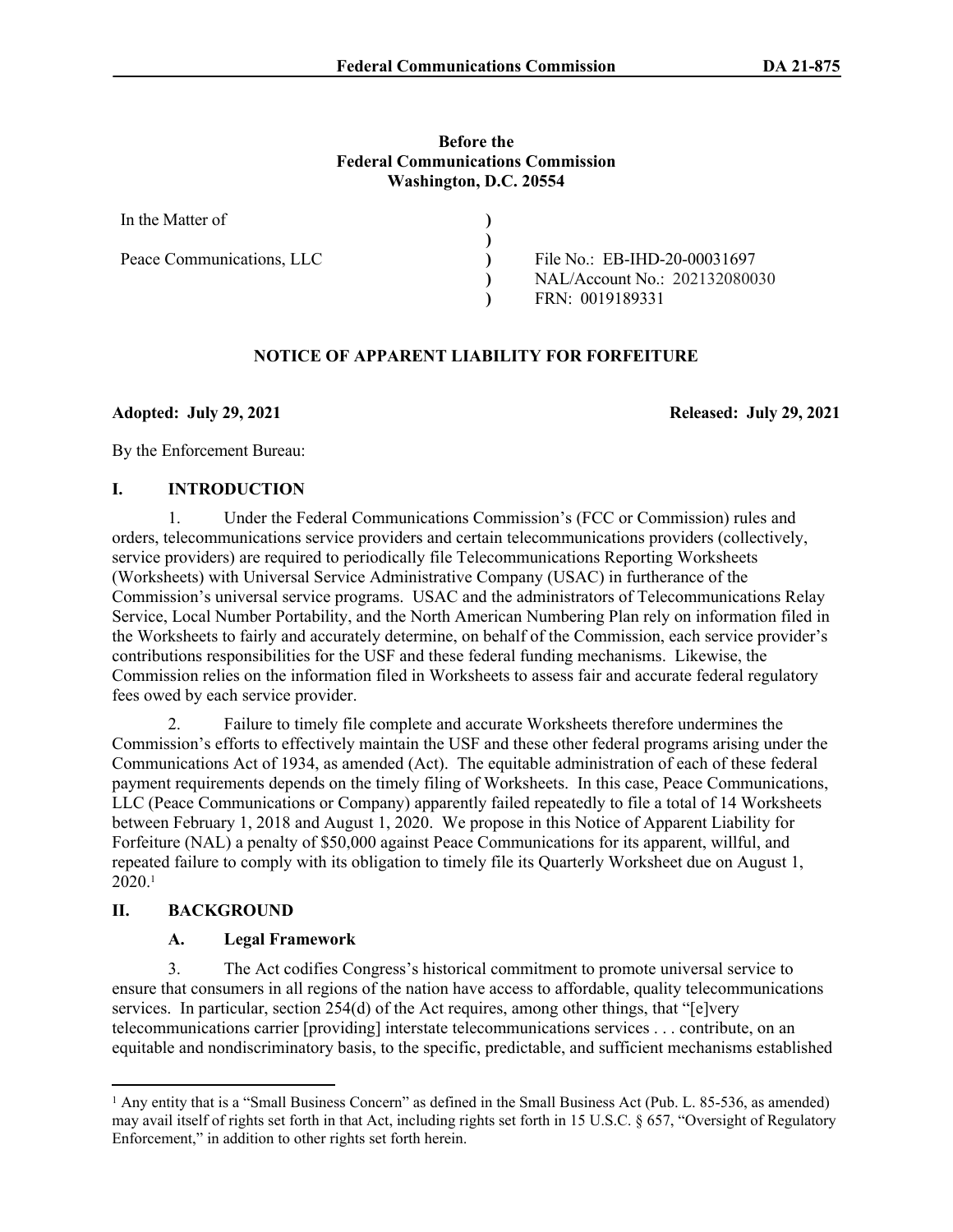by the Commission to preserve and advance universal service."<sup>2</sup> In implementing this Congressional mandate, the Commission directed all telecommunications carriers providing interstate telecommunications services to contribute to the USF based upon their interstate and international enduser telecommunications revenues.<sup>3</sup> The Commission also requires certain providers of interstate telecommunications, including interconnected Voice over Internet Protocol (VoIP) providers, to contribute to the USF.<sup>4</sup> When service providers fail to pay their share of obligations to the USF, they undermine the Congressional mandates embodied in section 254(d) of the Act.<sup>5</sup> Delinquent contributors also obtain an unfair competitive advantage over companies that comply with the universal service provisions of the Act and the Commission's rules.<sup>6</sup>

4. The Commission has established specific procedures to administer the USF. Each service provider required to contribute to the USF is required to file annually an FCC Form 499-A, also known as the Annual Telecommunications Reporting Worksheet (Annual Worksheet),<sup>7</sup> and, with certain exceptions, to file quarterly an FCC Form 499-Q, also known as the Quarterly Telecommunications Reporting Worksheet (Quarterly Worksheet).<sup>8</sup> USAC uses the revenue projections submitted in the Quarterly Worksheets to determine each service provider's monthly universal service contribution obligation.<sup>9</sup> A service provider must timely file Quarterly Worksheets by February 1, May 1, August 1 and November 1 of each year, and Annual Worksheets by April 1 of each year.10 The Commission's rules explicitly warn service providers that failure to timely file forms or submit timely USF payments potentially subjects them to enforcement action.<sup>11</sup> The Commission's rules also require that the information contained in the forms must be truthful and that the USF payments must be accurate.12 The

4 47 CFR § 54.706; *see* 47 U.S.C. § 254(d) ("Any other provider of interstate telecommunications may be required to contribute to the preservation and advancement of universal service if the public interest so requires."); *Universal Service Contribution Methodology*, Report and Order and Notice of Proposed Rulemaking, 21 FCC Rcd 7518 (2006) (extending section 254(d) permissive authority to require interconnected VoIP providers to contribute to the USF), *petition for review denied, and vacated in part on other grounds*, *Vonage Holding Corp. v. FCC*, 489 F.3d 1232 (D.C. Cir. 2007).

<sup>5</sup> *See Telseven, LLC*, Notice of Apparent Liability for Forfeiture, 27 FCC Rcd 6636, 6637, para. 2 (2012) (*Telseven NAL*), *forfeiture issued*, Forfeiture Order, 31 FCC Rcd 1629 (2016).

<sup>6</sup> *See id.*

<sup>7</sup> *See* 47 CFR § 54.711; *Telseven NAL*, 27 FCC Rcd at 6637, para. 2. Within 30 days of beginning to provide service, new service providers must register with the Commission by obtaining an FCC registration number (FRN) from the Commission registration system (CORES) and obtaining a Filer ID from USAC's E-File system. *See, e.g.*, *Wireline Competition Bureau Releases the 2020 Telecommunications Reporting Worksheets and Accompanying Instructions*, Public Notice, 35 FCC Rcd 1350, 1372, Attach. 2, 2020 FCC Form 499-A Instructions, Tbl. 2, Filing Schedule for One-Time Requirements (WCB 2020) (*2020 Form 499 Public Notice*).

<sup>8</sup> *See* 47 CFR § 54.711; *2020 Form 499 Public Notice*, 35 FCC Rcd at 1372; *Telseven NAL*, 27 FCC Rcd at 6637, para. 2.

9 Individual universal service contribution amounts that are based upon quarterly filings are subject to an annual true-up based on the Annual Worksheets. *See* 47 CFR § 54.711; *Federal-State Joint Board on Universal Service*, Report and Order and Order on Reconsideration, 16 FCC Rcd 5748, 5752-53, para. 12 (2001).

<sup>10</sup> *See 2020 Form 499 Public Notice*, 35 FCC Rcd at 1372.

<sup>11</sup> 47 CFR § 54.713(c).

<sup>12</sup> *Id. at* §§ 54.711(a), 54.713. An officer of a company completing an Annual Worksheet must certify, in part, as follows: "I have examined the foregoing report and, to the best of my knowledge, information and belief, all statements of fact contained in this Worksheet are true and that said Worksheet is an accurate statement of the affairs (continued….)

 $247$  U.S.C. § 254(d).

<sup>3</sup> 47 CFR § 54.706(b).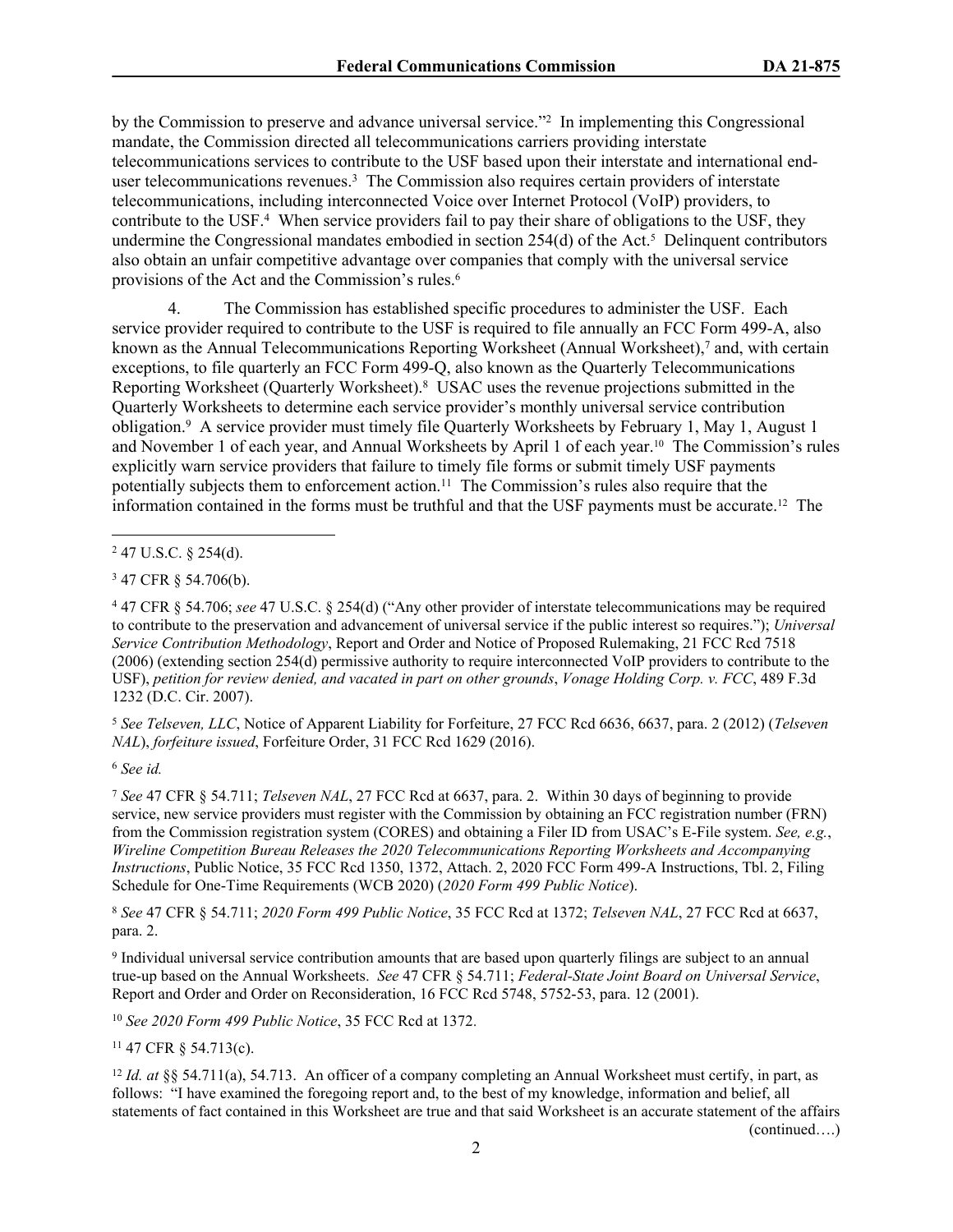Commission's equitable contribution scheme relies on the timely, complete, and accurate filing of Annual and Quarterly Worksheets by all contributors.13 A service provider must provide USAC the Worksheets by each filing deadline so that USAC can issue monthly invoices assessing correct USF contribution amounts pursuant to the Commission's rules and orders.14 A service provider shirking its Worksheet filing obligations therefore frustrates Congress's policy objective to ensure the equitable and nondiscriminatory distribution of universal service costs among all service providers.<sup>15</sup>

5. USAC; the administrators of Telecommunications Relay Service, Local Number Portability, and the North American Numbering Plan; and the Commission rely on the Worksheets service providers file to determine liability for, and subsequent billing and collection of, payments for important federal regulatory mechanisms implemented under the Act.16 The failure of a service provider to timely file every Quarterly and Annual Worksheet by each filing deadline could result in USAC relying on a smaller base of USF contributions revenues than would otherwise have been reported. The Worksheet filing obligations are therefore necessary to ensure the integrity of the USF. Furthermore, a contributor's failure to comply with these filing requirements can impede the very purpose for which Congress enacted section 254(d) – to ensure that service providers contribute to USF on an equitable and nondiscriminatory basis. The effect on other programs arising under the Act that rely on assessments of the Worksheets is similar. Indeed, a service provider that neglects to submit accurate and the most current revenue information in its Worksheets can evade its federal obligations to fully contribute toward the vital programs linked to the reporting obligations.17 As a consequence of this failure, other service providers might shoulder an unfair burden of the USF and other federal regulatory programs implemented under the Act.<sup>18</sup>

<sup>15</sup> *See* 47 U.S.C. § 254(d).

<sup>18</sup> *See ibid.*

of the above-named company for the previous calendar year." *2020 Form 499 Public Notice,* 35 Rcd at 1360, Attach. 1, 2020 Form 499-A. While the Commission permits revisions to Worksheets in certain circumstances, *see id.* at 1373-74, that opportunity does not affect the separate requirement to submit accurate information in the first instance to the best of the filer's knowledge, information and belief. *See id.* at 1350.

<sup>13</sup> *See* 47 CFR § 54.711. The Commission and USAC may review records and documentation underlying revenue reported on a contributor's Worksheets to determine whether the contributor is properly reporting revenue, and thus contributing its fair share to the costs of the universal service program. *See id. at* § 54.711(a); *see also id.* at § 54.706(e).

<sup>14</sup> *See* 47 CFR § 54.711; *2020 Form 499 Public Notice*, 35 FCC Rcd at 1367, n. 17*; Telseven NAL*, 27 FCC Rcd at 6637, para. 2.

<sup>16</sup> The effective administration of Telecommunications Relay Service, *see* 47 CFR § 64.604; Local Number Portability, *see* 47 CFR § 52.32; the North American Numbering Plan, *see* 47 CFR § 52.17; and federal regulatory fees, *see* 47 CFR §§ 1.1154, 1.1157, requires the timely filing of accurate Worksheets by service providers.

<sup>17</sup> *See, e.g*., *Unipoint Tech., Inc.*, Notice of Apparent Liability for Forfeiture, 27 FCC Rcd 12751, 12753, para. 5 (2012), *forfeiture issued*, Forfeiture Order, 29 FCC Rcd 1633 (2014) (*Unipoint Forfeiture Order*); *ADMA Telecom, Inc*., Notice of Apparent Liability for Forfeiture, 24 FCC Rcd 838, 846-47, para. 17 (2009), *forfeiture issued*, Forfeiture Order, 26 FCC Rcd 4152 (2011) (*ADMA Forfeiture Order*); *Local Phone Services, Inc*., Notice of Apparent Liability for Forfeiture, 21 FCC Rcd 9974, 9977-78, para. 9 (2006), *forfeiture issued*, Order of Forfeiture, 23 FCC Rcd 8952 (2008) (proposed forfeiture reduced from \$529,000 to \$436,765 to account for updated revenue information provided to USAC by the service provider).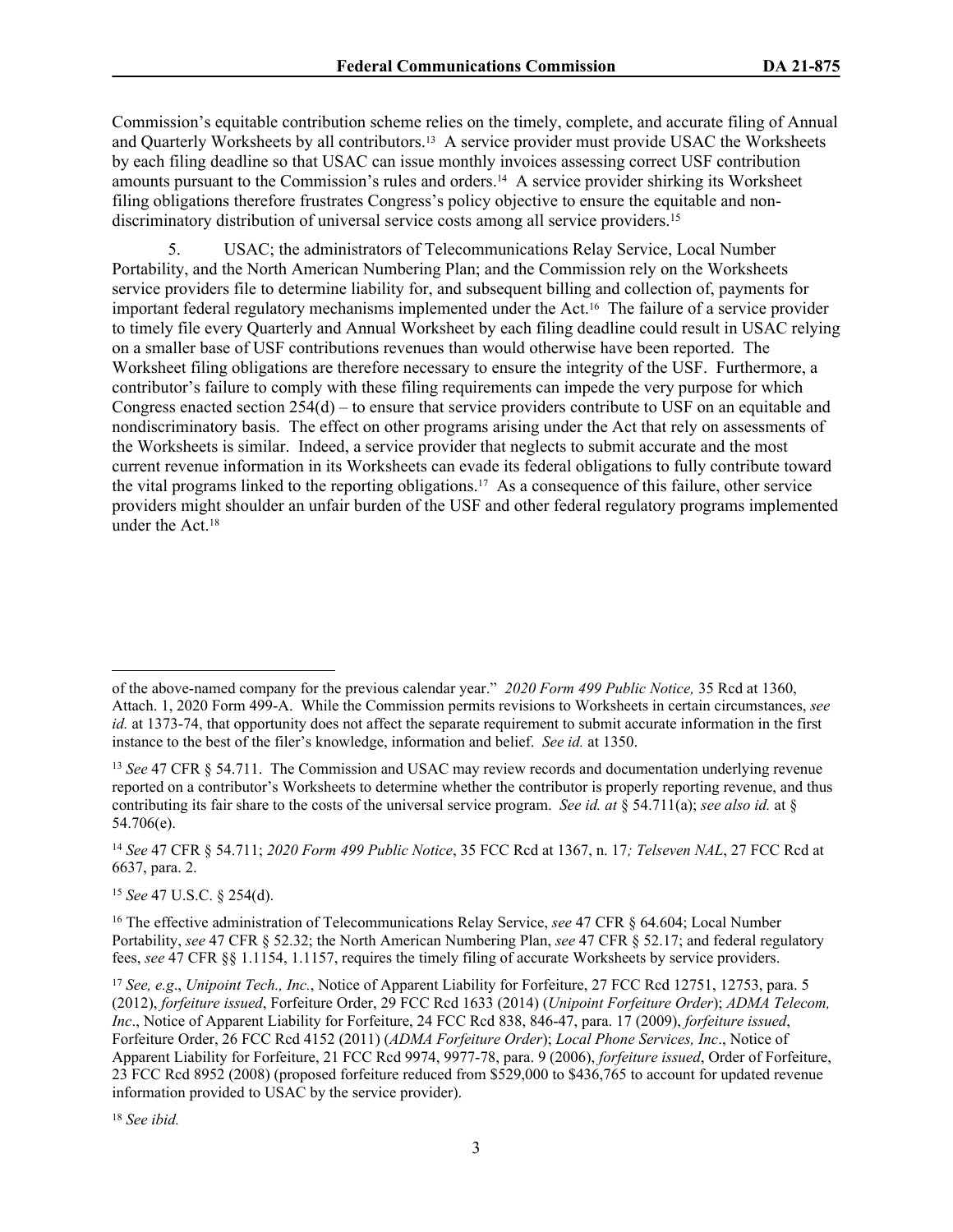## **B. Factual Background**

6. Peace Communications is a competitive local exchange carrier (CLEC) based in Chattanooga, Tennessee.19 Peace Communications provides "voice, data, and colocation services to business market customers in Chattanooga and Nashville, with secondary out of state markets served as a result of primary customer relationships in our two main markets."20

7. Peace Communications filed its first Annual Worksheet on October 26, 2009.21 For each year between 2009 and 2017, Peace Communications timely filed its Annual Worksheets.22 Between February 1, 2018 and August 1, 2020, Peace Communications failed to file any of the 14 total Worksheets required by the Commission's rules.23 Specifically, Peace Communications did not file (a) the eight Quarterly or two Annual Worksheets due in 2018 and 2019; (b) three Quarterly Worksheets due on February 1, May 1, and August 1, 2020; and (c) the Annual Worksheet due on April 1, 2020.<sup>24</sup> On February 4, 2021, the Company filed its Annual Worksheets that were due on April 1 of 2019 and 2020, and on March 3, 2021, it filed its Annual Worksheet that was due on April 1, 2018.

8. Although USAC repeatedly contacted Peace Communications concerning the Company's missing Worksheets, the Company nonetheless failed to comply with these important filing requirements.25 Thus, on October 28, 2020, USAC referred Peace Communications to the Enforcement Bureau (Bureau) for investigation into the Company's apparent and repeated failures to comply with section 54.711 of the Commission's rules, which requires service providers to timely file Quarterly and Annual Worksheets.<sup>26</sup>

9. Following USAC's referral, on February 9, 2021, the Bureau issued a Letter of Inquiry (LOI) to Peace Communications concerning the Company's compliance with filing and contribution

<sup>&</sup>lt;sup>19</sup> Peace Communications was granted an order of public convenience and necessity by the Tennessee Regulatory Authority on January 25, 2010, to provide competing local telecommunications services in Tennessee. *See*  Response to Letter of Inquiry, from Steve Blankenship, Chief Financial Officer, Peace Communications, LLC, to Conor P. O'Donovan, Attorney-Advisor, FCC Enforcement Bureau, at 2-3 (Mar. 17, 2021) (on file in File No. EB-IHD-20-00031697) (LOI Response).

<sup>20</sup> LOI Response at 3.

<sup>&</sup>lt;sup>21</sup> Letter from Tracey Pilsch, Manager of Contributor Operations, 499 Team, Finance, Universal Services Administrative Company to Conor O'Donovan, Attorney-Advisor, Investigations & Hearings Division, FCC Enforcement Bureau at 1 (Jul. 26, 2021) (on file in EB-IHD-20-00031697) (USAC Jul. 26, 2021 Letter).

<sup>&</sup>lt;sup>22</sup> *Id.* As a de minimis service provider under the Commission's rules, Peace Communications was not required to file Quarterly Worksheets between 2009 and 2017. *See* 47 CFR § 54.708.

<sup>23</sup> USAC Jul. 26, 2021 Letter, *supra* note 22, at 1.

<sup>&</sup>lt;sup>24</sup> *Id.* at 1. The Company did not qualify for the de minimis exception under 47 CFR  $\S$  54.708 for the years 2018 through 2020. USAC Jul. 26, 2021 Letter, *supra* note 22, at 1.

<sup>25</sup> *Id.*

<sup>26</sup> *See id*. *See also* 47 CFR § 54.711; *2020 Form 499 Public Notice*, 35 FCC Rcd at 1372*; Telseven NAL*, 27 FCC Rcd at 6637, para. 2.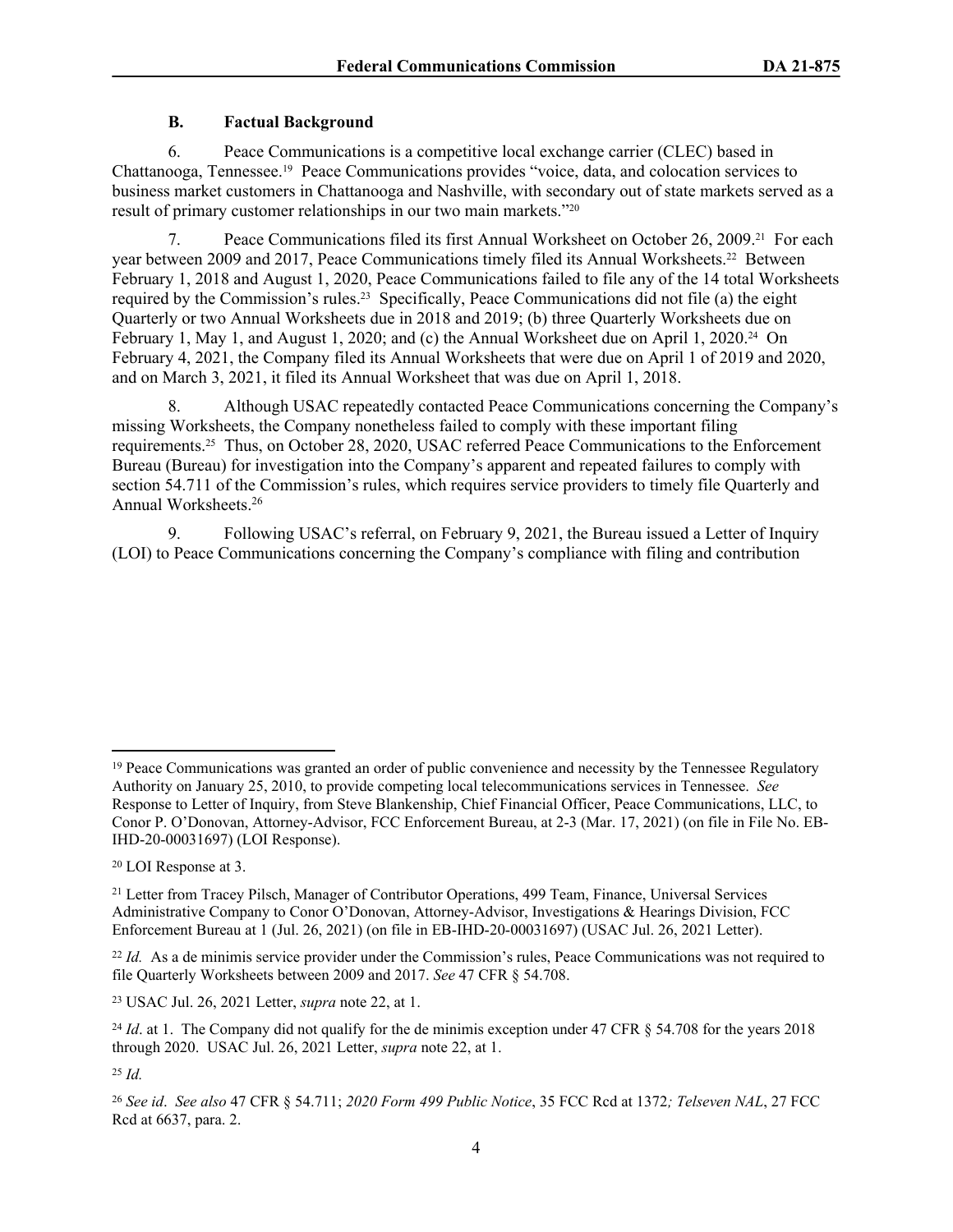requirements arising under the Act and the Commission's rules.<sup>27</sup> Peace Communications submitted responses to the LOI on March 17 and 24, 2021.<sup>28</sup>

# **III. DISCUSSION**

10. Based on evidence developed through the Bureau's investigation, we find that the Company apparently, willfully and repeatedly violated sections 52.17(b), 52.32(b), 54.711 and 64.604(c)(5)(iii)(B) of the Commission's rules by failing to timely file the Company's Quarterly and Annual Worksheets.<sup>29</sup> Specifically, Peace Communications apparently failed to file all 14 Worksheets due between February 1, 2018 and August 1, 2020.<sup>30</sup> We propose a forfeiture of \$50,000 for Peace Communications' failure to file its Quarterly Worksheet due on August 1, 2020.

11. As noted above, service providers like Peace Communications must timely file Quarterly Worksheets by February 1, May 1, August 1 and November 1 of each year, and Annual Worksheets by April 1 of each year.<sup>31</sup> Between February 1, 2018 and August 1, 2020, Peace Communications apparently did not file any of 14 required Worksheets. We consider each individual failure to timely file a Quarterly or Annual Worksheet a separate violation of section 54.711 of the Commission's rules.<sup>32</sup> We thus find that the Company apparently, willfully, and repeatedly violated section 54.711 of the Commission's rules by failing to timely file its Quarterly and Annual Worksheets for 2018-19, its February, May and August 2020 Quarterly Worksheets, and its 2020 Annual Worksheet. We find that the Company also apparently, willfully, and repeatedly violated sections  $52.17(b)$ ,  $52.32(b)$ , and  $64.604(c)(5)(iii)(B)$  of the Commission's rules by failing to timely file its Annual Worksheets for 2018, 2019 and 2020. As explained further below, however, we propose a forfeiture for only one of these apparent violations because the other violations occurred outside of the applicable statute of limitations.

# **IV. PROPOSED FORFEITURE**

12. Section 503(b) of the Act authorizes the Commission to impose a forfeiture against any entity that "willfully or repeatedly fail[s] to comply with any of the provisions of [the Act] or of any rule, regulation, or order issued by the Commission."<sup>33</sup> For the violations at issue here, section 503(b)(2)(B) of the Act authorizes us to assess a forfeiture against a service provider such as Peace Communications of up to \$207,314 for each violation or each day of a continuing violation, up to a statutory maximum of \$2,073,133 for a single act or failure to act.<sup>34</sup> In exercising our forfeiture authority, we must consider the

<sup>29</sup> *See* 47 CFR §§ 52.17(b), 52.32(b), 54.711, 64.604(c)(5)(iii)(B).

<sup>30</sup> *See* USAC Jul. 26, 2021 Letter, *supra* note 22, at 1.

<sup>31</sup> *E.g., 2020 Form 499 Public Notice*, 35 FCC Rcd at 1372*.*

<sup>32</sup> Additionally, each individual failure to timely file an Annual Worksheet are separate violations of 47 CFR §§ 52.17(b), 52.32(b), and  $64.604(c)(5)(iii)(B)$ .

<sup>33</sup> 47 U.S.C. § 503(b)(1)(B).

(continued….)

<sup>&</sup>lt;sup>27</sup> Letter of Inquiry from Jeffrey J. Gee, Chief, Investigations & Hearings Division, FCC Enforcement Bureau, to Jim Peace, Chief Executive Officer, Peace Communications, LLC, and Steve Blankenship, Chief Financial Officer, Peace Communications, LLC (Feb. 9, 2021) (regarding compliance with 47 U.S.C. §§ 159(a), 222, 251(e)(2), 254(d); 47 CFR §§ 1.1154, 1.1157, 1.7001, 1.8002, 52.17, 52.32, 54.706, 54.711, 54.712, 54,713, 64.604, 64.2009(e), 64.2115) (on file in EB-IHD-20-00031697) (LOI).

<sup>28</sup> LOI Response, *supra* note 20; Response to Letter of Inquiry Amended, from Steve Blankenship, Chief Financial Officer, Peace Communications, LLC, to Conor P. O'Donovan, Attorney-Advisor, FCC Enforcement Bureau (Mar. 24, 2021) (on file in File No. EB-IHD-20-00031697) (Amended LOI Response).

<sup>34</sup> *See* 47 U.S.C. § 503(b)(2)(B); 47 CFR § 1.80(b)(2). These amounts reflect inflation adjustments to the forfeitures specified in section 503(b)(2)(B) of the Act (\$100,000 per violation or per day of a continuing violation and a statutory maximum of \$1,000,000 for a single act or failure to act). *See Amendment of Section 1.80(b) of the Commission's Rules, Adjustment of Civil Monetary Penalties to Reflect Inflation*, Order, 35 FCC Rcd 14879 (EB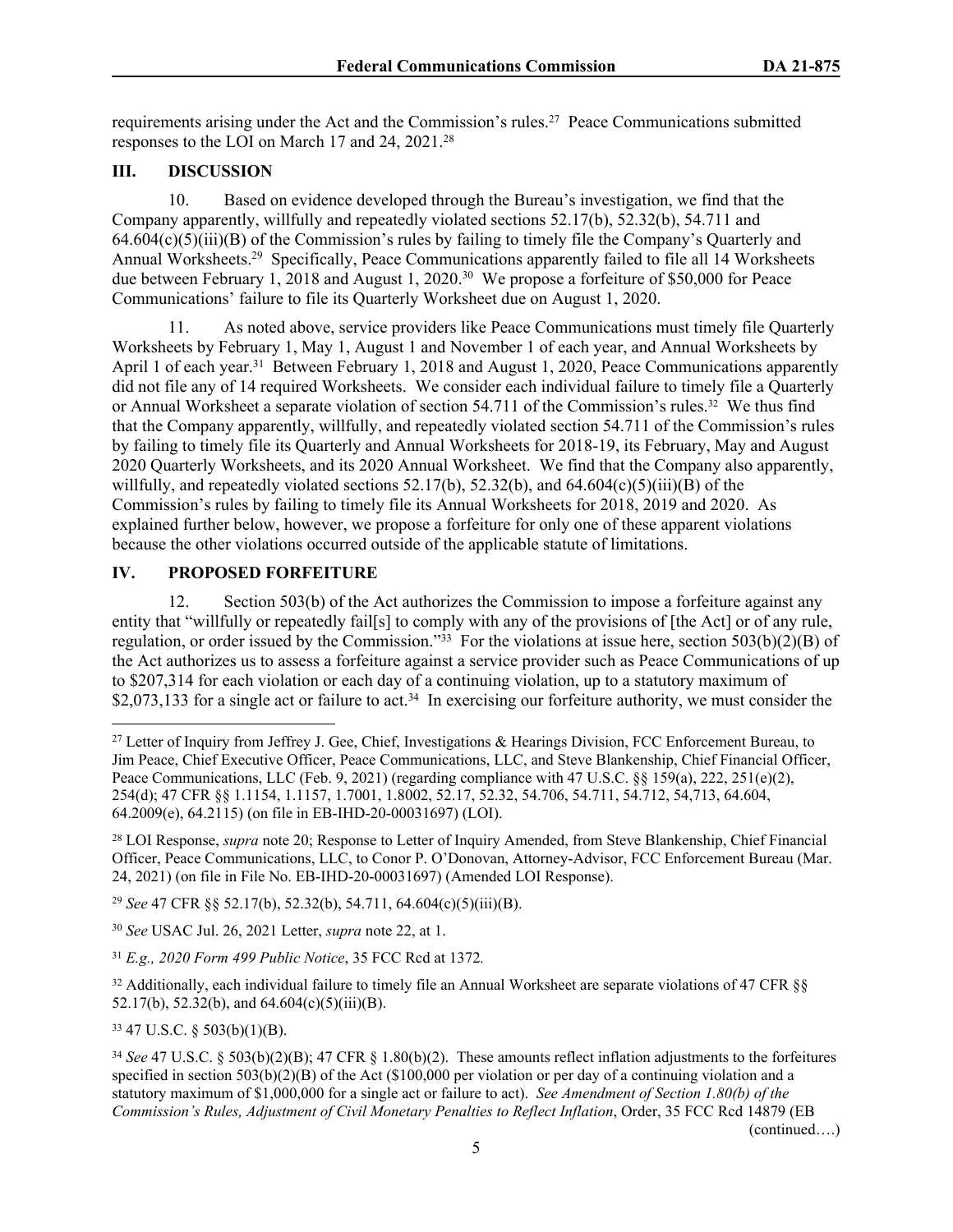"nature, circumstances, extent, and gravity of the violation and, with respect to the violator, the degree of culpability, any history of prior offenses, ability to pay, and such other matters as justice may require."<sup>35</sup> In addition, the Commission has established forfeiture guidelines, which establish base penalties for certain violations and identify criteria to consider when determining the appropriate penalty in any given case. $36$ 

13. The Commission may adopt upward or downward adjustments to forfeitures when appropriate.<sup>37</sup> Under section 1.80 of the Commission's rules, we may adjust a forfeiture upward for egregious misconduct, ability to pay and relative disincentive, an intentional violation, substantial harm, prior violations of Commission requirements, substantial economic gain, or repeated or continuous violations.<sup>38</sup> We may adjust a forfeiture downward for a minor violation, good faith or voluntary disclosure, a history of overall compliance, or an inability to pay.<sup>39</sup> The forfeiture guidelines listed in section 1.80 of the Commission's rules specifically "are intended as a guide for frequently recurring violations" and not "a complete or exhaustive list of violations."<sup>40</sup>

14. Section 312(f)(1) of the Act defines "willful" as the "conscious and deliberate commission or omission of [any] act, irrespective of any intent to violate" the law.<sup>41</sup> The legislative history to section 312(f)(1) of the Act clarifies that this definition of willful applies to both sections 312 and 503(b) of the Act,<sup>42</sup> and the Commission has so interpreted the term in the section 503(b) context.<sup>43</sup> We therefore find that the Company's apparent failures to file Worksheets required between February 1, 2018 and August 1, 2020 were willful. Given that the Company apparently failed to timely file 14 Worksheets between February 1, 2018 and August 1, 2020, we also find that the Company's apparent

<sup>37</sup> *See Commission's Forfeiture Policy Statement & Amendment of Section 1.80 of the Rules to Incorporate the Forfeiture Guidelines*, Report and Order, 12 FCC Rcd 17087, 17110, para. 53 (1997) (citing 47 U.S.C. § 503(b)(2)(E)) (*1997 Forfeiture Guidelines*), *recon. denied*, Memorandum Opinion and Order, 15 FCC Rcd 303  $(1999)$ .

<sup>38</sup> 47 CFR § 1.80(b)(10), Note to paragraph (b)(10). *See also 1997 Forfeiture Guidelines*, 12 FCC Rcd at 17098–99, para. 22 (1997) (noting that "[a]lthough we have adopted the base forfeiture amounts as guidelines to provide a measure of predictability to the forfeiture process, we retain our discretion to depart from the guidelines and issue forfeitures on a case-by-case basis, under our general forfeiture authority contained in Section 503 of the Act").

 $39\,47$  CFR § 1.80(b)(10), Note to paragraph (b)(10).

<sup>40</sup> *1997 Forfeiture Guidelines*, 12 FCC Rcd at 17109-10, para. 53.

 $41$  47 U.S.C. § 312(f)(1).

<sup>2020),</sup> Erratum, 36 FCC Rcd 1349 (EB Feb. 3, 2021); *see also Annual Adjustment of Civil Monetary Penalties to Reflect Inflation*, 86 Fed. Reg. 3830 (Jan. 15, 2021) (setting January 15, 2021, as the effective date for the increases).

<sup>35</sup> 47 U.S.C. § 503(b)(2)(E).

<sup>36</sup> 47 CFR § 1.80(b)(10), Note to paragraph (b)(10) (factors considered in determining the amount of the forfeiture penalty).

 $42$  H.R. Rep. No. 97-765, 97<sup>th</sup> Cong. 2d Sess. 51 (1982) ("This provision [inserted in section 312] defines the terms 'willful' and 'repeated' for purposes of section 312, and for any other relevant section of the act (e.g., section 503)

<sup>....</sup> As defined[,] ... 'willful' means that the licensee knew that he was doing the act in question, regardless of whether there was an intent to violate the law. 'Repeated' means more than once, or where the act is continuous, for more than one day. Whether an act is considered to be 'continuous' would depend upon the circumstances in each case. The definitions are intended primarily to clarify the language in sections 312 and 503, and are consistent with the Commission's application of those terms . . . . ").

<sup>43</sup> *See, e.g., S. Cal. Broad. Co.*, Memorandum Opinion and Order, 6 FCC Rcd 4387, 4388 (1991).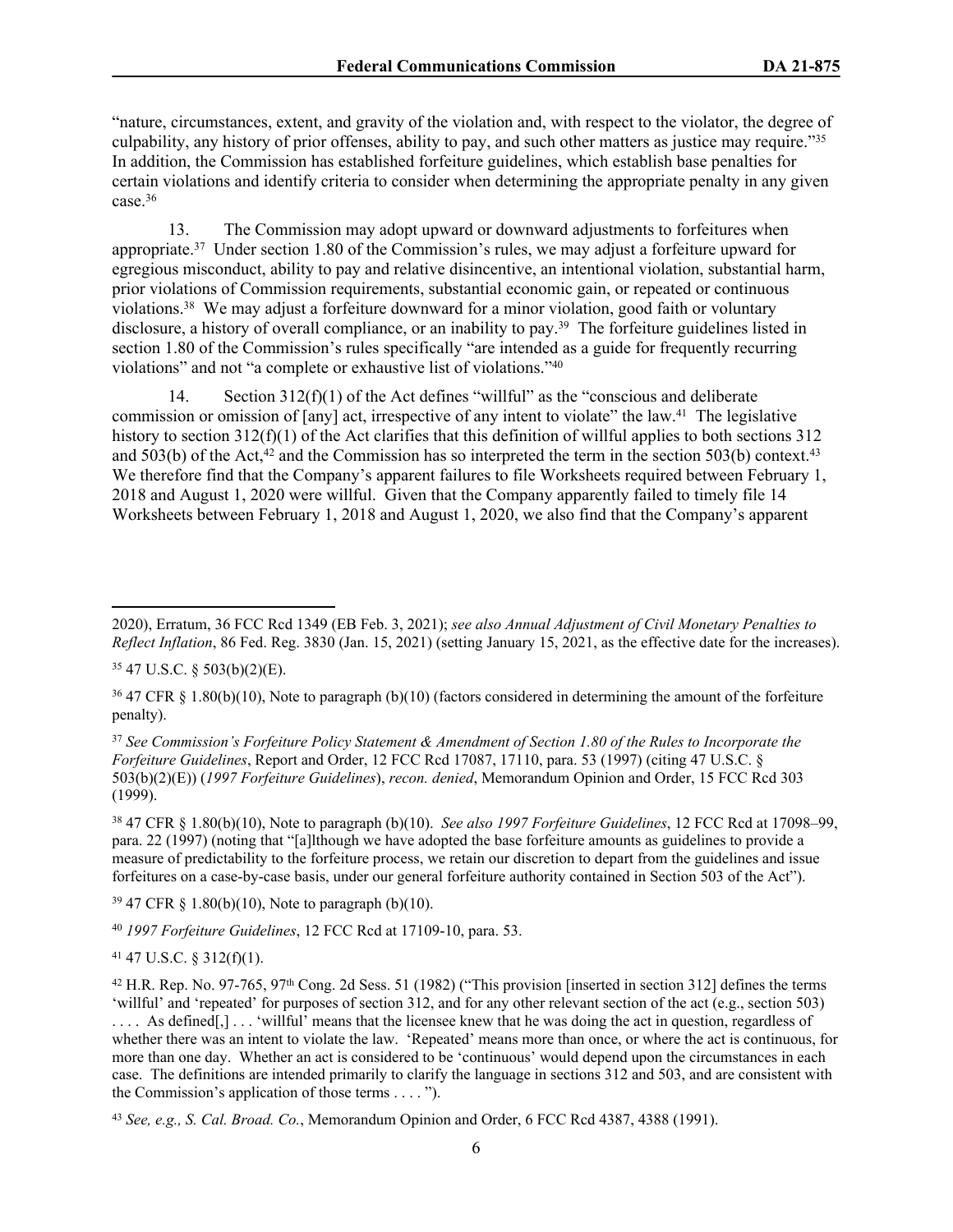violations were repeated.<sup>44</sup> Section 503(b)(6)(B) of the Act provides that no forfeiture penalty shall be imposed if "the violation charged occurred more than 1 year prior to the date of issuance of the required notice or notice of apparent liability."<sup>45</sup> We therefore propose a forfeiture for the Company's apparent failure to timely file its Quarterly Worksheet due August 1, 2020.

15. Section 1.80 of the Commission's rules specifies a base forfeiture of \$3,000 for failure to file required forms or information.<sup>46</sup> However, as the Commission observed in another USF enforcement action, $47$  "the size and scope of the universal service and [other federal regulatory] programs impose a monumental burden on the Commission [and] USAC . . . to verify that each and every carrier has complied with the revenue reporting requirements. By necessity, the Commission and the other entities must rely on carriers' compliance with our rules."<sup>48</sup> USAC relies on the timely filing of Worksheets in order to calculate the correct monthly USF contributions owed by each service provider. The timely filing of accurate Worksheets is crucial to implementing the Congressional directive to ensure the equitable and non-discriminatory distribution of universal service costs among all service providers. The Commission has consistently proposed a forfeiture of \$50,000 for each failure of a service provider to file an Annual or Quarterly Worksheet.49 We therefore propose a forfeiture of \$50,000 for the Company's failure to timely file the Quarterly Worksheet due on August 1, 2020.

16. In assessing a forfeiture amount, we consider the nature, extent and gravity of the failure to comply with the Worksheet filing requirements to be very serious.<sup>50</sup> The Commission, USAC, and the administrators of Telecommunications Relay Service, Local Number Portability, and the North American Numbering Plan rely on the data reported in Worksheets to respectively determine the accurate amounts that service providers owe for regulatory fees, the USF, and these other important funding mechanisms arising under the Act.51 Peace Communications' failure to file its Worksheets between February 1, 2018 and August 1, 2020 had serious implications for the administration of these funding mechanisms. The ability of the Commission and the administrators acting on its behalf to assess accurate regulatory fees, and contributions for the USF, and Telecommunications Relay Service, Local Number Portability, and North American Numbering Plan administration, depend on every service provider's compliance with the periodic Worksheet filing requirements. A service provider's failure to timely file its Worksheets impedes the Congressional mandate that each service provider contribute on an equitable and nondiscriminatory basis to the USF,<sup>52</sup> and to these other important funding mechanisms arising under the Act. We have also considered the degree of the Company's culpability, ability to pay, and repeated

<sup>45</sup> 47 U.S.C. § 503(b)(6)(B).

<sup>48</sup> *Globcom NAL*, 18 FCC Rcd at 19904, para. 30.

<sup>50</sup> *See* 47 U.S.C. § 503(b)(2)(E).

<sup>52</sup> *See* 47 U.S.C. § 254(d).

<sup>44</sup> Under the Act, 47 U.S.C. § 503(b)(1)(B), any service provider that "willfully or repeatedly" fails to comply with provisions of the Act or Commission rules or orders issued pursuant to the Act shall be liable for a forfeiture penalty.

 $46$  47 CFR § 1.80(b)(10), Note to paragraph (b)(10).

<sup>47</sup> *Globcom, Inc.,* Notice of Apparent Liability for Forfeiture and Order, 18 FCC Rcd 19893 (2003) (*Globcom NAL*), *forfeiture issued*, Order of Forfeiture, 21 FCC Rcd 4710 (2006) (*Globcom Forfeiture Order*).

<sup>49</sup> *E.g*., *PTT Phone Cards NAL*, 29 FCC Rcd at 11543, para. 30 (citing *Unipoint Forfeiture Order*, 29 FCC Rcd at 1643, para. 32; *ADMA Forfeiture Order*, 26 FCC Rcd at 4155, 4162, paras. 9, 28; *Globcom Forfeiture Order*, 21 FCC Rcd 4710, 4720-21, 4727, paras. 26-28, 31, 45); *PTT Phone Cards Forfeiture Order*, 30 FCC Rcd at 14707, para. 19.

<sup>51</sup> *See* 47 CFR §§ 1.1154, 1.1157, 52.17(a), 52.32, 54.711, 64.604(c)(5)(iii).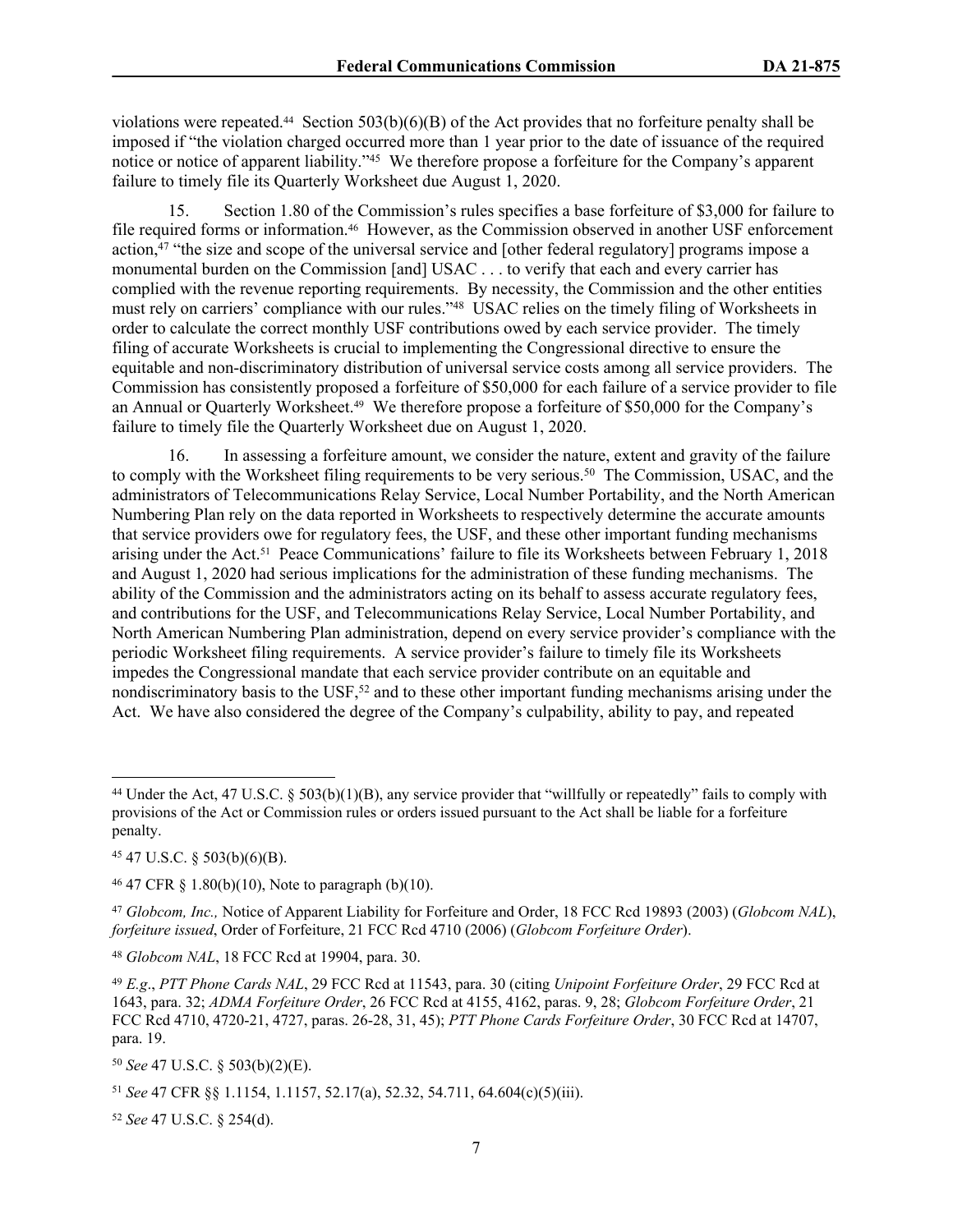violations.<sup>53</sup> The Company has an important obligation to file four Quarterly Worksheets and an Annual Worksheet every year. Peace Communications has apparently failed to comply for nearly three years. The Company is thus highly culpable for the apparent filing failures, which were repeated over several years.

17. Section 1.80 of the Commission's rules provides for an upward adjustment to forfeiture amounts for prior violations of any FCC requirements and for repeated or continuous violations.<sup>54</sup> We provide notice to Peace Communications, and other parties required to file Worksheets under sections 52.17(b), 52.32(b), 54.711 and 64.604(c)(5)(iii)(B)of the Commission's rules,<sup>55</sup> that in future enforcement actions involving the failure to file Worksheets we may also apply a further upward adjustment to forfeiture amounts when filing failures are repeated.<sup>56</sup>

18. Consistent with the Act and the Commission's rules,  $57$  we have exercised our discretion and considered the specific circumstances related to the Company and the violations it apparently committed, and we therefore find the Company apparently liable for a total proposed forfeiture of fifty thousand dollars (\$50,000) for its apparent, willful and repeated failure to timely comply with the Commission's Worksheet filing requirements.

### **V. ORDERING CLAUSES**

19. Accordingly, **IT IS ORDERED** that, pursuant to section 503(b) of the Act, and 1.80 of the Commission's rules,<sup>58</sup> Peace Communications, LLC is hereby **NOTIFIED** of this **APPARENT LIABILITY FOR A FORFEITURE** in the amount of fifty thousand dollars (\$50,000) for apparently, willfully and repeatedly violating section  $54.711$  of the Commission's rules.<sup>59</sup>

20. **IT IS FURTHER ORDERED** that, pursuant to section 1.80 of the Commission's rules,<sup>60</sup> within thirty (30) calendar days of the release date of this Notice of Apparent Liability for Forfeiture and Order, Peace Communications, LLC **SHALL PAY** the full amount of the proposed forfeiture or **SHALL FILE** a written statement seeking reduction or cancellation of the proposed forfeiture consistent with paragraph 23 below.

21. Peace Communications, LLC shall send electronic notification of payment to Conor O'Donovan, Enforcement Bureau, Federal Communications Commission, at [Conor.O'Donovan@fcc.gov](mailto:RROGWireFaxes@fcc.gov)  on the date said payment is made. Payment of the forfeiture must be made by credit card, ACH (Automated Clearing House) debit from a bank account using the Commission's Fee Filer (the Commission's online payment system),  $61$  or by wire transfer. The Commission no longer accepts

<sup>55</sup> *Id. at* §§ 52.17(b), 52.32(b), 54.711, 64.604(c)(5)(iii)(B).

<sup>57</sup> *See* 47 U.S.C. § 503(b)(2)(E); 47 CFR § 1.80(b)(10), note to paragraph (b)(10).

<sup>58</sup> 47 U.S.C. § 503(b); 47 CFR § 1.80.

<sup>59</sup> 47 CFR § 54.711.

<sup>60</sup> *Id. at* § 1.80.

<sup>53</sup> *See id.* at § 503(b)(2)(E); 47 47 CFR § 1.80, Note to paragraph (b)(10).

<sup>54</sup> 47 CFR § 1.80(b)(10), Note to paragraph (b)(10).

<sup>56</sup> We have recently applied upward adjustments of 50% of proposed forfeitures for the repeated nature of companies' apparent violations involving section 54.711 of the Commission's rules. *See US South Communications, Inc.*, Notice of Apparent Liability for Forfeiture, 35 FCC Rcd 12668, 12676, para. 22 (EB 2020) (forfeiture paid); *Compu-Phone Voice & Data, Inc.,* Notice of Apparent Liability for Forfeiture, *LLC*, 35 FCC Rcd 6573, 6583, para. 23 (EB 2020) (forfeiture paid); *Blue Casa Telephone, LLC*, Notice of Apparent Liability for Forfeiture, 35 FCC Rcd 6333, 6344, para. 25 (EB 2020) (forfeiture paid).

<sup>&</sup>lt;sup>61</sup> Payments made using the Commission's Fee Filer system do not require the submission of an FCC Form 159.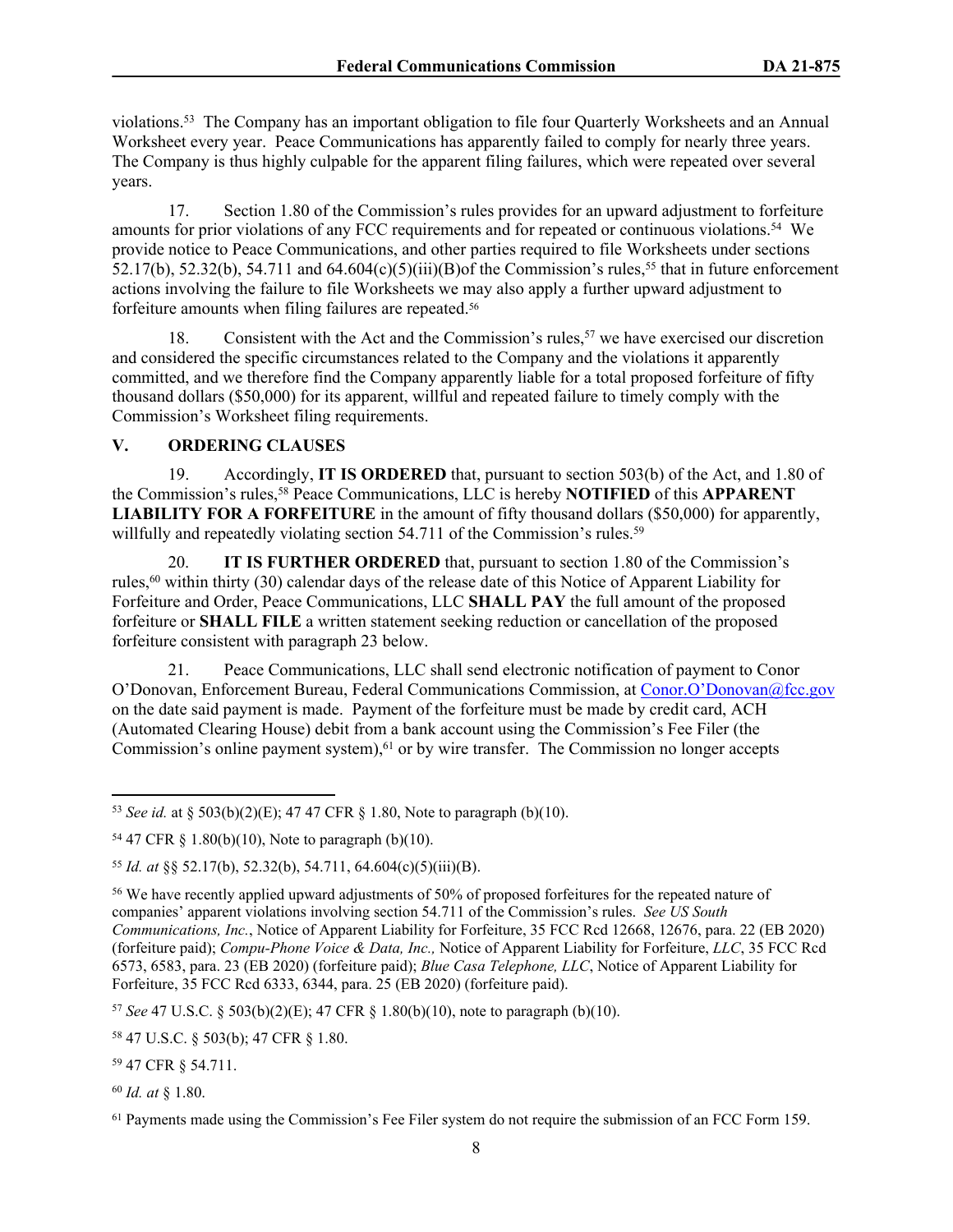forfeiture payments by check or money order. Below are instructions that payors should follow based on the form of payment selected:<sup>62</sup>

- Payment by wire transfer must be made to ABA Number 021030004, receiving bank TREAS/NYC, and Account Number 27000001. A completed Form 159 must be faxed to the Federal Communications Commission at 202-418-2843 or e-mailed to  $RROGWireFaxes@fcc.gov$  on the same business day the wire transfer is initiated. Failure to provide all required information in Form 159 may result in payment not being recognized as having been received. When completing FCC Form 159, enter the Account Number in block number 23A (call sign/other ID), enter the letters "FORF" in block number 24A (payment type code), and enter in block number 11 the  $FRN(s)$  captioned above (Payor  $FRN$ ).<sup>63</sup> For additional detail and wire transfer instructions, go to [https://www.fcc.gov/licensingdatabases/fees/wire](https://www.fcc.gov/licensingdatabases/fees/wire-transfer)[transfer.](https://www.fcc.gov/licensingdatabases/fees/wire-transfer)
- Payment by credit card must be made by using the Commission's Fee Filer website at <https://apps.fcc.gov/FeeFiler/login.cfm>. To pay by credit card, log-in using the FRN captioned above. If payment must be split across FRNs, complete this process for each FRN. Next, select "Pay bills" on the Fee Filer Menu, and select the bill number associated with the NAL Account – the bill number is the NAL Account number with the first two digits excluded – and then choose the "Pay by Credit Card" option. Please note that there is a \$24,999.99 limit on credit card transactions.
- Payment by ACH must be made by using the Commission's Fee Filer website at <https://apps.fcc.gov/FeeFiler/login.cfm>. To pay by ACH, log in using the FRN captioned above. If payment must be split across FRNs, complete this process for each FRN. Next, select "Pay bills" on the Fee Filer Menu and then select the bill number associated to the NAL Account – the bill number is the NAL Account number with the first two digits excluded – and choose the "Pay from Bank Account" option. Please contact the appropriate financial institution to confirm the correct Routing Number and the correct account number from which payment will be made and verify with that financial institution that the designated account has authorization to accept ACH transactions.

22. Any request for making full payment over time under an installment plan should be sent to Chief Financial Officer—Financial Operations, Federal Communications Commission, 45 L Street, NE, Washington, DC 20554 and e-mailed to Scott Radcliffe, Revenue & Receivables Operations Group, FCC Office of the Managing Director, at **[Scott.Radcliffe@fcc.gov.](mailto:Scott.Radcliffe@fcc.gov)**<sup>64</sup> If you have questions regarding payment procedures, please contact the Financial Operations Group Help Desk by phone, 1-877-480- 3201, or by e-mail, [ARINQUIRIES@fcc.gov.](mailto:ARINQUIRIES@fcc.gov)

23. The written statement seeking reduction or cancellation of the proposed forfeiture, if any, must include a detailed factual statement supported by appropriate documentation and affidavits pursuant to sections 1.16 and 1.80(g)(3) of the Commission's rules.<sup>65</sup> The written statement must be mailed to Jeffrey J. Gee, Chief, Investigations and Hearings Division, Enforcement Bureau, Federal Communications Commission, 45 L Street, NE, Washington, D.C. 20554, and must include the

 $62$  For questions regarding payment procedures, please contact the Financial Operations Group Help Desk by phone at  $1-877-480-3201$  (option #6), or by e-mail at ARINOUIRIES@fcc.gov.

<sup>&</sup>lt;sup>63</sup> Instructions for completing the form may be obtained at<http://www.fcc.gov/Forms/Form159/159.pdf>.

<sup>64</sup> *See* 47 CFR § 1.1914.

<sup>65</sup> 47 CFR §§ 1.16, 1.80(g)(3).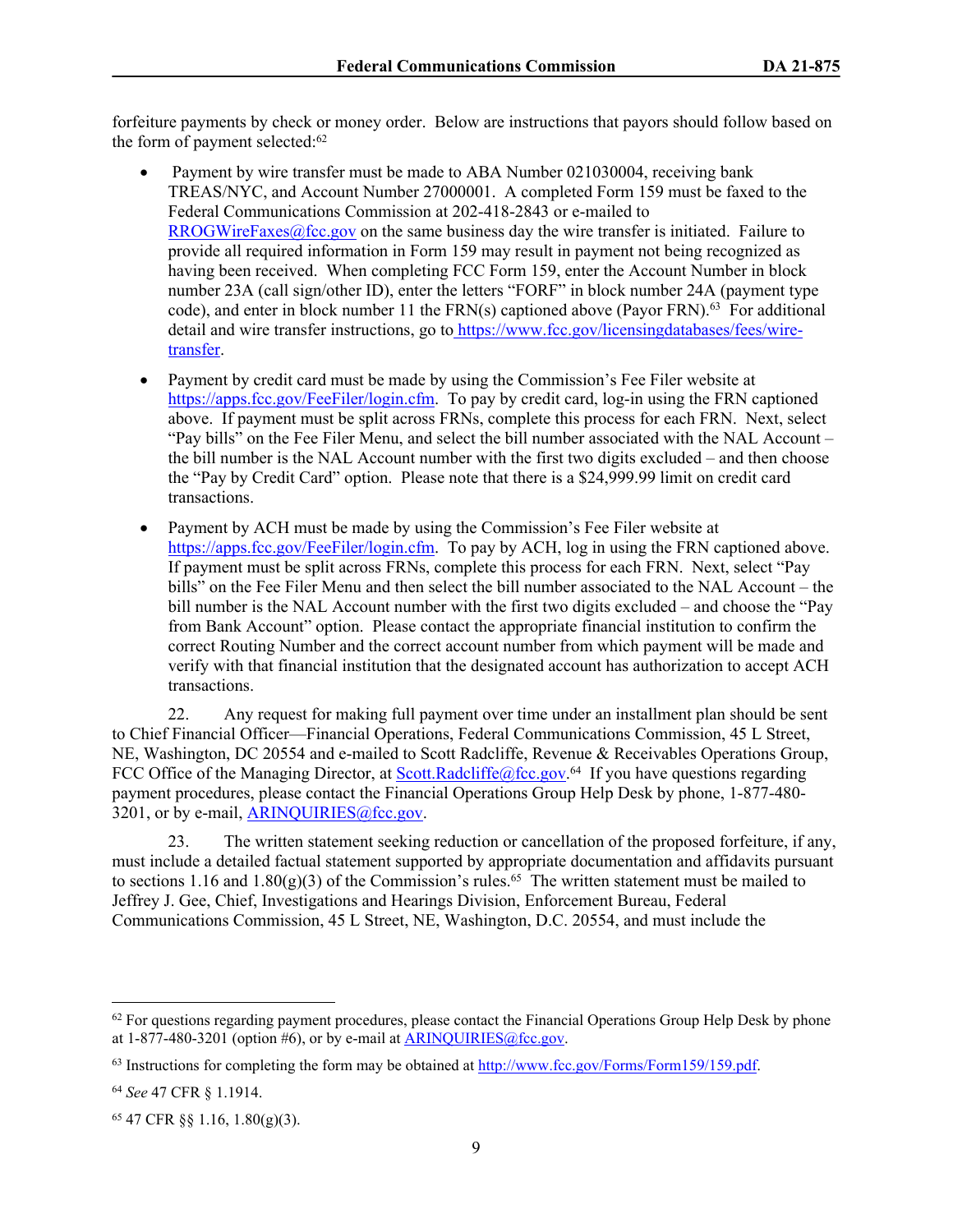NAL/Acct. No. referenced in the caption. The written statement shall also be e-mailed to Jeffrey J. Gee at [Jeffrey.Gee@fcc.gov](mailto:Jeffrey.Gee@fcc.gov) and to Conor O'Donovan at [Conor.O'Donovan@fcc.gov](mailto:David.Janas@fcc.gov).

24. The Commission will not consider reducing or canceling a forfeiture in response to a claim of inability to pay unless the petitioner submits: (1) federal tax returns for the most recent threeyear period; (2) financial statements prepared according to generally accepted accounting principles (GAAP); or (3) some other reliable and objective documentation that accurately reflects the petitioner's current financial status. Any claim of inability to pay must specifically identify the basis for the claim by reference to the financial documentation submitted. Inability to pay, however, is only one of several factors that the Commission will consider in determining the appropriate forfeiture, and we have discretion to not reduce or cancel the forfeiture if other prongs of 47 U.S.C. § 503(b)(2)(E) support that result.<sup>66</sup>

<sup>66</sup> *Adrian Abramovich*, Forfeiture Order, 33 FCC Rcd 4663, 4678-79, paras. 44-45 (2018).